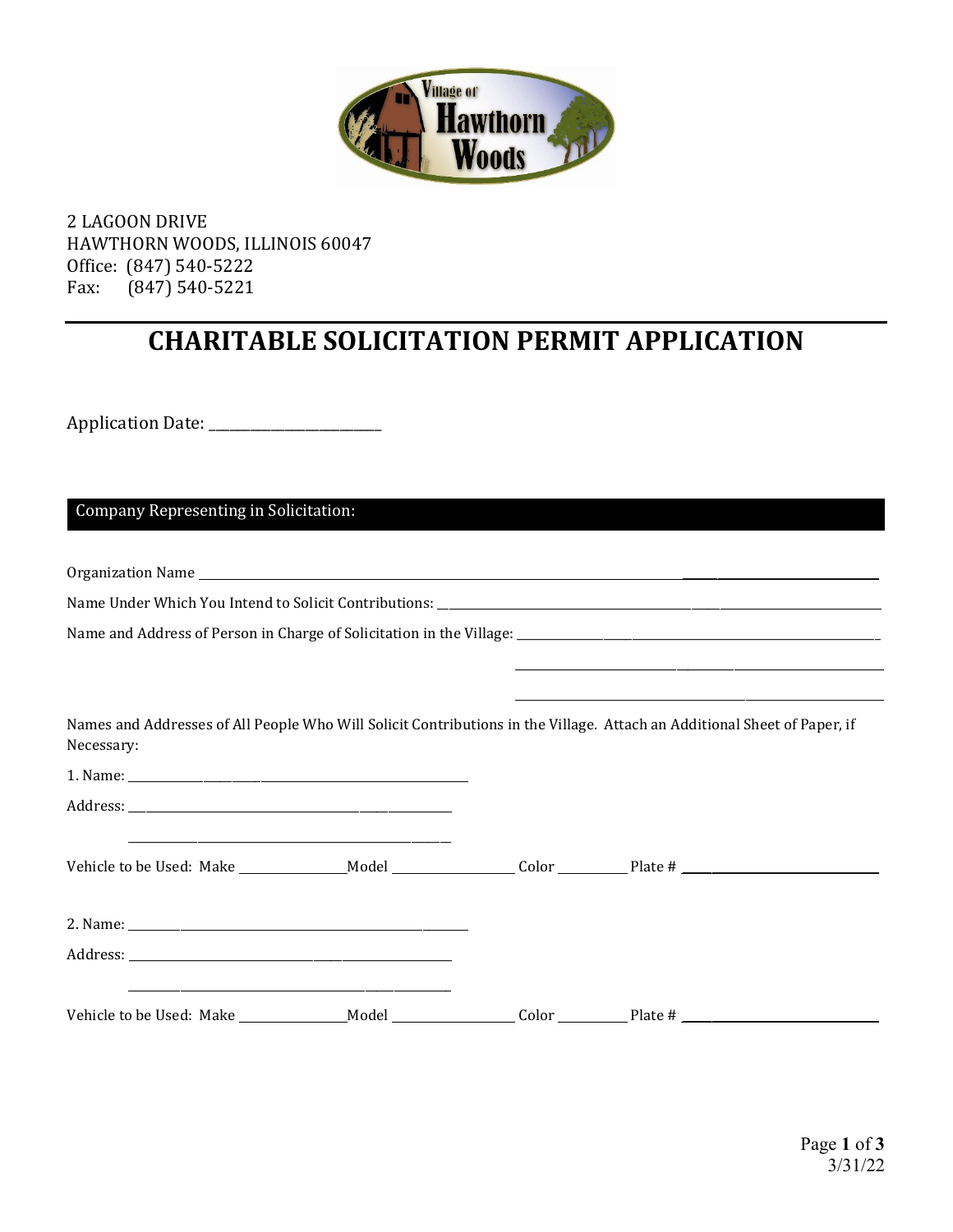|                                                                                                                              | <u> 1989 - Johann Barn, mars ann an t-Amhain an t-Amhain an t-Amhain an t-Amhain an t-Amhain an t-Amhain an t-A</u> |                                                |                                                                                                                                                                                                                                                 |
|------------------------------------------------------------------------------------------------------------------------------|---------------------------------------------------------------------------------------------------------------------|------------------------------------------------|-------------------------------------------------------------------------------------------------------------------------------------------------------------------------------------------------------------------------------------------------|
|                                                                                                                              |                                                                                                                     |                                                |                                                                                                                                                                                                                                                 |
|                                                                                                                              |                                                                                                                     |                                                |                                                                                                                                                                                                                                                 |
|                                                                                                                              | the control of the control of the control of the control of the control of the control of                           |                                                |                                                                                                                                                                                                                                                 |
|                                                                                                                              |                                                                                                                     |                                                |                                                                                                                                                                                                                                                 |
|                                                                                                                              | <u> 1989 - Andrea Stadt Britain, amerikansk politik (* 1908)</u>                                                    |                                                |                                                                                                                                                                                                                                                 |
|                                                                                                                              |                                                                                                                     |                                                |                                                                                                                                                                                                                                                 |
| Information:                                                                                                                 |                                                                                                                     |                                                |                                                                                                                                                                                                                                                 |
|                                                                                                                              |                                                                                                                     | (Maximum time period shall not exceed 90 days) |                                                                                                                                                                                                                                                 |
| Times of Day Solicitation is to Take Place: ________________ to ________________                                             |                                                                                                                     |                                                |                                                                                                                                                                                                                                                 |
|                                                                                                                              |                                                                                                                     |                                                | Geographic Area in the Village Where Such Solicitation Shall be Conducted: ___________________________________                                                                                                                                  |
| The following must be attached to the application:<br>1.<br>33, § 5101, and such statute as it may hereafter be amended; and |                                                                                                                     |                                                | A written statement of recent date by the Attorney General of the state that the organization is in compliance with<br>the provisions of "An Act to Regulate Solicitation and Collection of Funds for Charitable Purposes," Ill. Rev. Stat. Ch. |

2. A written statement from the Internal Revenue Service that the organization is a tax exempt organization under the Internal Revenue Code of the United States, § 501(c)(3).

*I have read and understand the provisions of the Solicitation Ordinance of the Village of Hawthorn Woods. I affirm under oath to the above information to be true and correct.*

Signed: Date: \_\_\_\_\_\_\_\_\_\_ *Any additional associates are required to fill out an application form. Soliciting may only be conducted between the hours of 9:00 a.m. to 8:00 p.m. Monday through Saturday. No solicitation is allowed on Sundays or state or national holidays. The fee to solicit is \$60 per person for 90 consecutive days. Every resident has the right to display a "No Solicitors," or "No Solicitors Invited" notice at their door or other language that would indicate solicitors are not to enter or engage in solicitation on the premises. It is the duty of every solicitor to first examine the notice, if any is displayed, and, if such notice is displayed, shall immediately and peacefully depart the premises. For more information, please refer to Title 3, Chapter 3-4B, Solicitors, of the Village of Hawthorn Woods Municipal Code. (Ordinance No. 2103-21)*